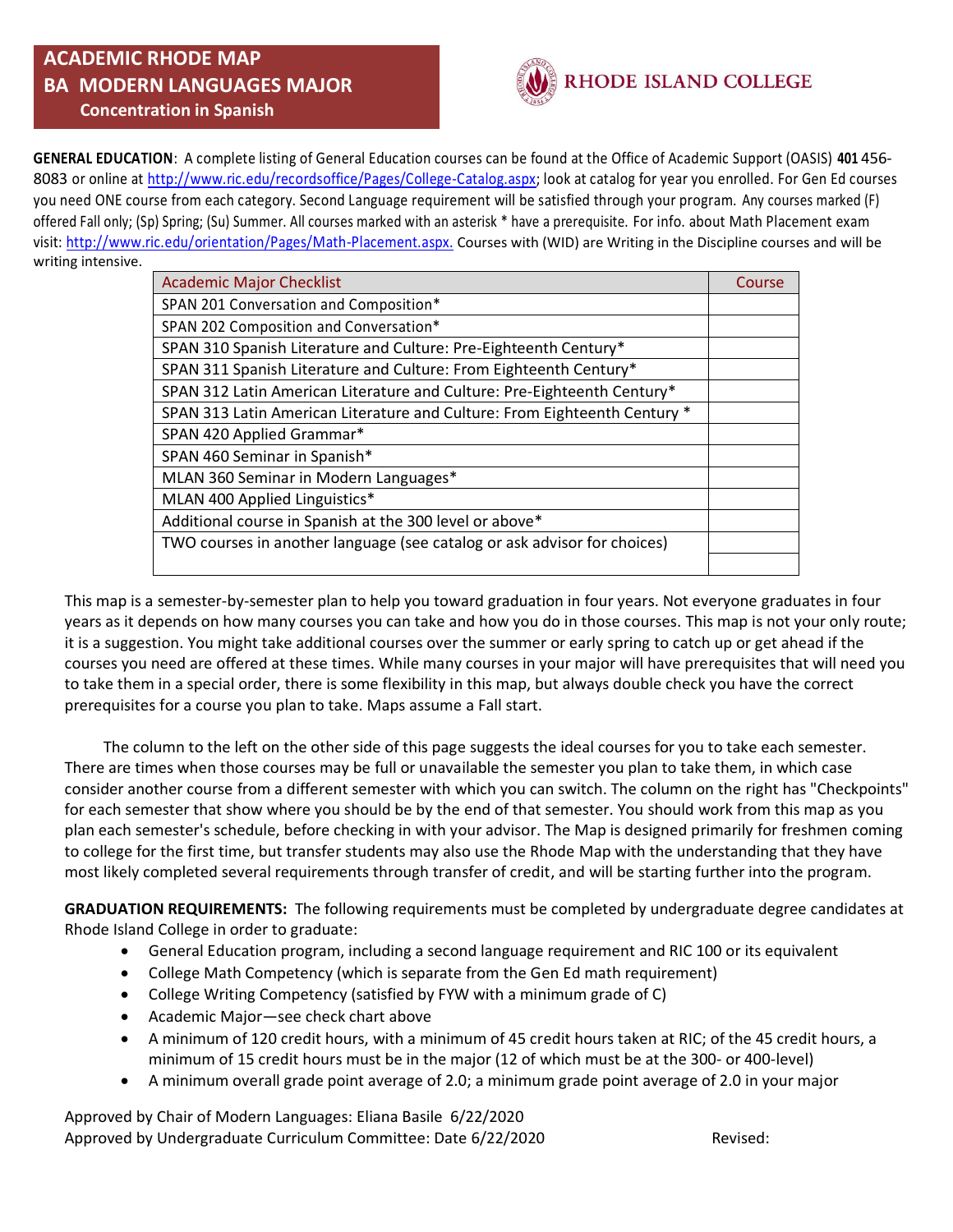### **ACADEMIC RHODE MAP**

## **BA MODERN LANGUAGES MAJOR Concentration in Spanish**



| <b>SEMESTER 1</b>                                           | <b>CR</b> | SEMESTER 1 CHECKPOINTS V                                                     |
|-------------------------------------------------------------|-----------|------------------------------------------------------------------------------|
| First Year Writing (FYW 100) or First Year                  | 4         | FYW 100P is a 6-credit option. To decide which FYW to<br>ப                   |
| Seminar (FYS 100).                                          |           | take, check the Directed Self-Placement test at                              |
|                                                             |           | www.ric.edu/firstyearwriting                                                 |
| RIC 100 Introduction to Rhode Island College                | 1         | Exempt if taking COLL 101, COLL 150, or HONR 150<br>□                        |
| Gen Ed Distribution course from one of these GE categories: | 4         | If Math competency is completed, consider GE-M here, if<br>□                 |
| Arts (A); Social and Behavioral Sciences (SB); Math (M);    |           | not will need to take MATH 010                                               |
| History (H); Literature (L); or Natural Sciences (NS).      |           | SPAN 115 fulfills the Gen Ed Literature requirement<br>□                     |
| Gen Ed. course from a different distribution                | 4         |                                                                              |
| SPAN 201 Conversation and Composition (F)*                  | 4         | Prereq. SPAN 115 or placement test, or consent<br>□                          |
|                                                             |           | Take Spanish Placement Exam (Dept. website) to determine<br>$\Box$           |
|                                                             |           | your level. Language placement                                               |
|                                                             |           | Students enrolled in Spanish 113/115 please see the Spanish<br>□<br>advisor. |
|                                                             |           | Aim for 16 earned credits (While 12 is fulltime, 16 credits are<br>□         |
|                                                             |           | preferred to stay on track to graduate in 4 years)                           |
| <b>REQUIREMENTS and GPA</b>                                 |           | Math competency completed<br>□                                               |
|                                                             |           | □<br>Minimum 2.0 GPA                                                         |
| # CREDITS EARNED                                            | 17        | Make appointment with advisor in September to discuss<br>□                   |
|                                                             |           | your schedule for next semester                                              |

| <b>SEMESTER 2</b>                                          | CR.     | SEMESTER 2 CHECKPOINTS √                                                                     |
|------------------------------------------------------------|---------|----------------------------------------------------------------------------------------------|
| FYW 100 or FYS 100                                         | 4       | Complete FYS and FYW, for FYW, grade C or better<br>□                                        |
| <b>Gen Ed Distribution course</b>                          | 4       | Complete MATH 139 (or other Gen Ed Math course)<br>ப                                         |
| Gen Ed course, elective, or possible second major or minor | $3 - 4$ |                                                                                              |
| SPAN 202 Composition and Conversation*                     | 4       | Prereq. SPAN 201, or by consent of department chair<br>□                                     |
| REQUIREMENTS and GPA                                       |         | Aim for a minimum of 30 earned credits<br>П<br>Minimum 2.0 GPA                               |
| # CREDITS EARNED                                           | 16      | Make appointment with advisor in February to discuss<br>ப<br>your schedule for next semester |

| <b>SEMESTER 3</b>                                                          | C <sub>R</sub> | SEMESTER 3 CHECKPOINTS √                                                                                                             |
|----------------------------------------------------------------------------|----------------|--------------------------------------------------------------------------------------------------------------------------------------|
| <b>Gen Ed Distribution course</b>                                          | 4              | Complete Gen Ed Natural Sciences course<br>□                                                                                         |
| Gen Ed course, elective, or possible second major or minor                 | $3 - 4$        |                                                                                                                                      |
| SPAN 310 Spanish Literature and Culture: Pre-<br>Eighteenth Century*       | 4              | Prereg. SPAN 202 or consent of department chair<br>ப                                                                                 |
| SPAN 312 Latin American Literature and<br>Culture: Pre-Eighteenth Century* | 4              | Prereq. SPAN 202 or consent of department chair<br>□                                                                                 |
| REQUIREMENTS and GPA                                                       |                | Aim for a minimum of 45 earned credits<br>Minimum 2.67 overall GPA<br>П                                                              |
| # CREDITS EARNED                                                           | $15 - 16$      | Make appointment with advisor to discuss your schedule for next<br>□<br>semester in Sept. and discuss second major or possible minor |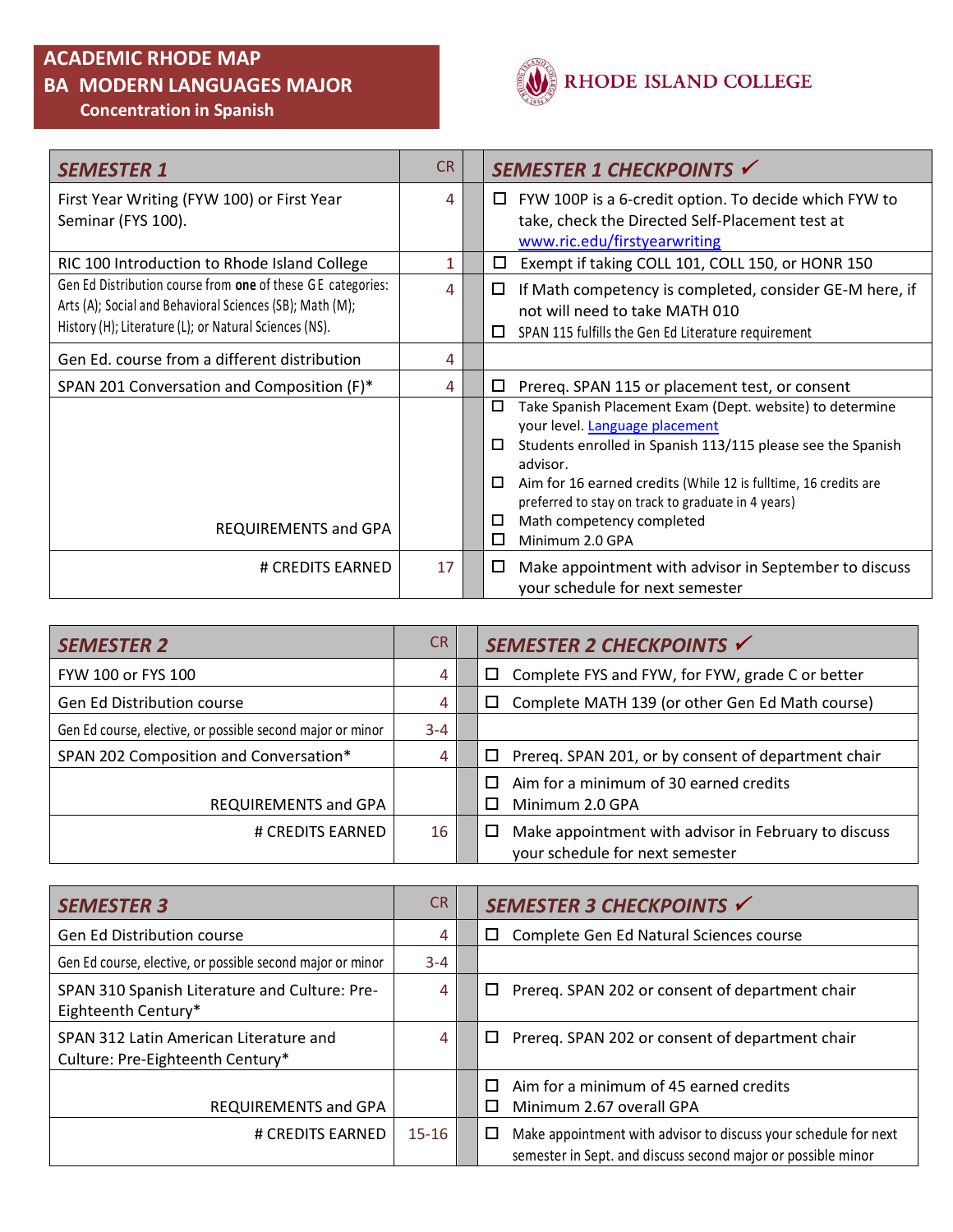## **ACADEMIC RHODE MAP**

# **BA MODERN LANGUAGES MAJOR Concentration in Spanish**



| <b>SEMESTER 4</b>                                                            | <b>CR</b> | SEMESTER 4 CHECKPOINTS V                                                                                      |
|------------------------------------------------------------------------------|-----------|---------------------------------------------------------------------------------------------------------------|
| Gen Ed Connections (Gen Ed C)*                                               | 4         | Prerequisites: FYW, FYS, and 45 completed credits<br>□                                                        |
| <b>Gen Ed Distribution course</b>                                            | 4         |                                                                                                               |
| SPAN 311 Spanish Literature and Culture: From<br>Eighteenth Century*         | 4         | Prereq. SPAN 202 or consent of department chair<br>□                                                          |
| SPAN 313 Latin American Literature and<br>Culture: From Eighteenth Century * | 4         | Prereg. SPAN 202 or consent of department chair<br>$\Box$                                                     |
| REQUIREMENTS and GPA                                                         |           | Aim for a minimum of 60 earned credits<br>П<br>Minimum 2.67 overall GPA<br>П<br>□<br>Minimum 2.0 GPA in major |
| # CREDITS EARNED                                                             | 16        | Make appointment with advisor in February to discuss<br>ப<br>your schedule for next semester                  |

| <b>SEMESTER 5</b>                                                   | <b>CR</b> | SEMESTER 5 CHECKPOINTS √                                                                               |
|---------------------------------------------------------------------|-----------|--------------------------------------------------------------------------------------------------------|
| Gen Ed Advanced Quantitative/Scientific<br>Reasoning (Gen Ed AQSR)* | 4         | Prerequisite: Gen Ed Math and/or Gen Ed Natural<br>ப<br><b>Sciences</b>                                |
| Gen Ed course, elective, or possible second major or minor          | $3 - 4$   |                                                                                                        |
| SPAN 420 Applied Grammar*                                           | 3         | Prereq. completion of TWO from: SPAN 310, 311, 312,<br>□<br>and 313, or by consent of department chair |
| Second Language Elective: first course                              | 4         | Discuss choice with advisor<br>П                                                                       |
| REQUIREMENTS and GPA                                                |           | Aim for a minimum of 75 earned credits<br>Minimum 2.67 overall GPA<br>п<br>Minimum 2.0 GPA in major    |
| # CREDITS EARNED                                                    | $14 - 15$ | Make appointment with advisor in September to discuss<br>□<br>your schedule for next semester          |

| <b>SEMESTER 6</b>                                                                  | CR.       | SEMESTER 6 CHECKPOINTS V                                                                                                                                 |
|------------------------------------------------------------------------------------|-----------|----------------------------------------------------------------------------------------------------------------------------------------------------------|
| Additional course in major, Gen Ed, elective, or<br>possible minor or second major | $3 - 4$   | Be sure to have declared your minor or second major<br>$\Box$<br>with relevant department, if pursuing                                                   |
| MLAN 360 Seminar in Modern Languages*                                              | 3         | Preregs. two 300-level SPAN courses, one second<br>ப<br>language elective, and a 2.67 GPA                                                                |
| Spanish Elective (300-level or above)* or<br>elective                              | $3 - 4$   | Preregs. vary-see catalog<br>ப                                                                                                                           |
| Second Language Elective: second course*                                           | 4         | Prereq. completed second lang. elective first course<br>□                                                                                                |
| REQUIREMENTS and GPA                                                               |           | Aim for a minimum of 90 earned credits<br>п<br>Minimum 2.0 GPA<br>П<br>Minimum 2.0 GPA in major<br>□<br>Apply for degree audit online through MyRIC<br>ப |
| # CREDITS EARNED                                                                   | $13 - 15$ | Make appointment with advisor in February to discuss<br>□<br>your schedule for next semester                                                             |